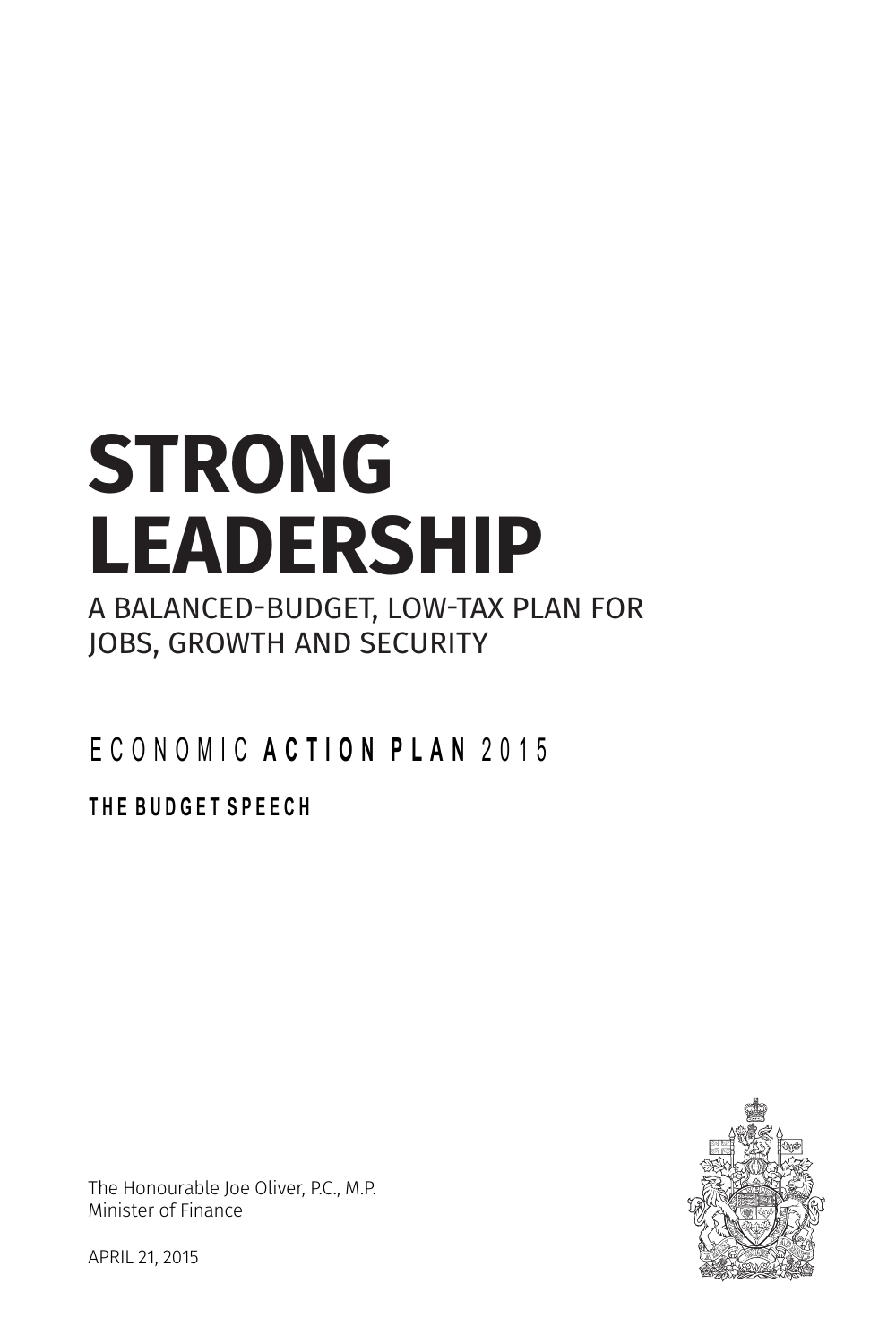# **Presentation of Budget 2015**

Mr. Speaker, I rise before this House today to table the budget documents for 2015, including notices of ways and means motions.

The details of the measures are contained in these documents, and I am asking that an order of the day be designated for consideration of these motions.

I also wish to announce that the Government will introduce legislation to implement the measures in the budget.

Mr. Speaker, I am proud to present Economic Action Plan 2015 – our Government's plan for growth and opportunity. It is a prudent and principled plan that will see Canadians more prosperous, more secure, and ever more confident in our country's place in the world.

The story of Canada is  $-$  has always been  $-$  the story of opportunity.

Opportunity is what has drawn people here from around the world, generation after generation. It is what draws them still.

Opportunity for themselves and for their families, the opportunity to work hard, dream big, and achieve those dreams.

On a personal note, I will be forever grateful to my grandparents for their fateful decision to immigrate to Canada more than a hundred years ago. Like so many others, they chose liberation over oppression, opportunity over stagnation – a bright future over a gathering storm.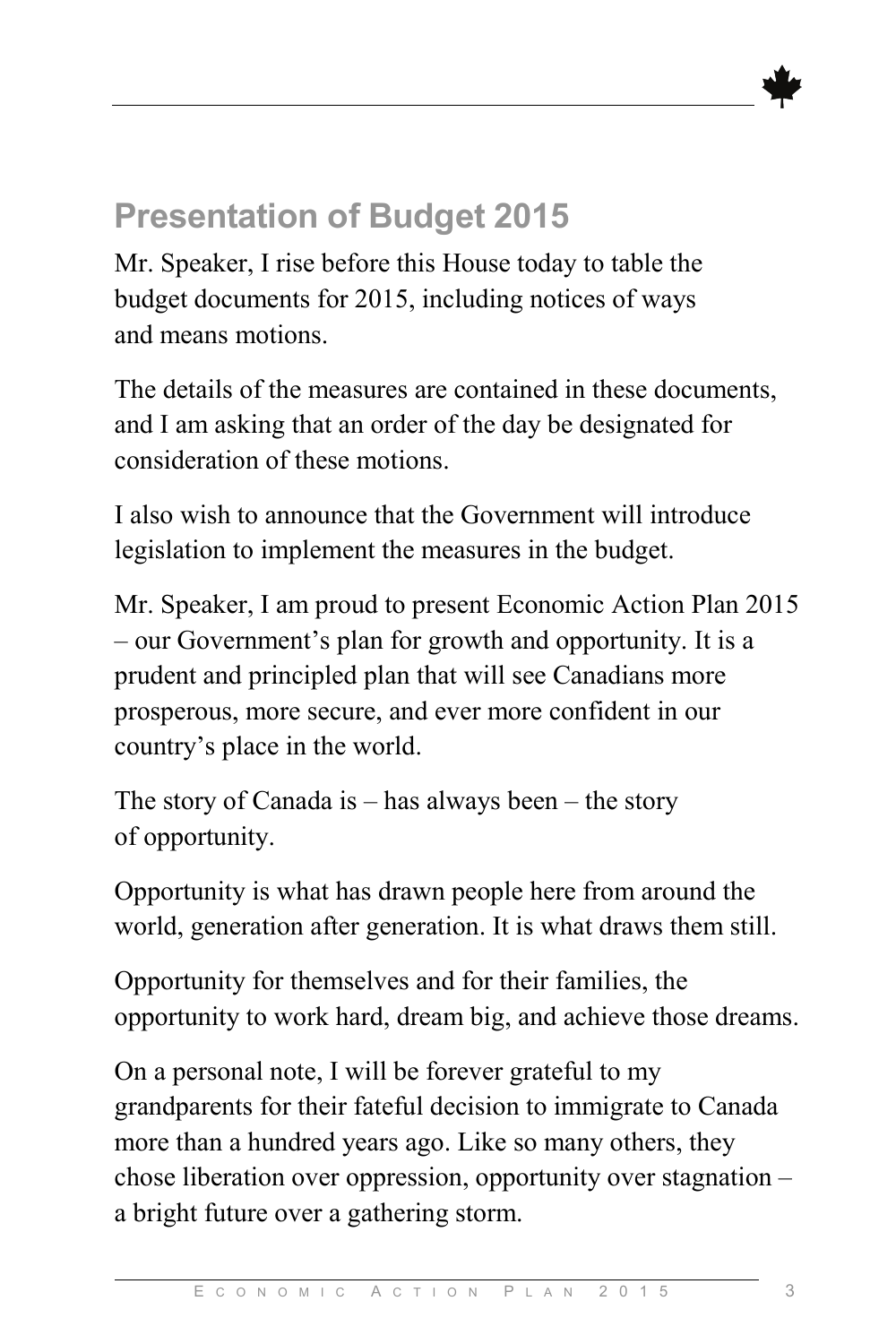The federal budget is, on the face of it, about dollars and cents.

But on a more fundamental level it is a path to opportunity, and it is in this spirit that I present it today.

I do so acknowledging that we live in what continue to be challenging times.

Around the world, many nations – including some of our friends and allies – remain mired in a struggle for fiscal security. Global growth coming out of the Great Recession has been lacklustre.

Geopolitical uncertainty continues to hobble the recovery. And, of course, the dramatic plunge in oil prices has taken its toll on our economy.

Still, the news for Canada is, by and large, good. Amid the tumult, our country remains a beacon of economic stability and security built on a foundation of sound financial management.

Now, I cannot go further, Mr. Speaker, without saluting the man who – through fiscal acumen, careful stewardship, and love of country – can take so much credit for this: my predecessor, Jim Flaherty.

It is because of Mr. Flaherty's efforts, and the leadership of our Prime Minister, that we are in a position to move forward.

It is because of their disciplined and deliberate choices in dark times that, rather than privation and painful austerity, we face a future of opportunity and possibilities.

That path is the right path for Canada.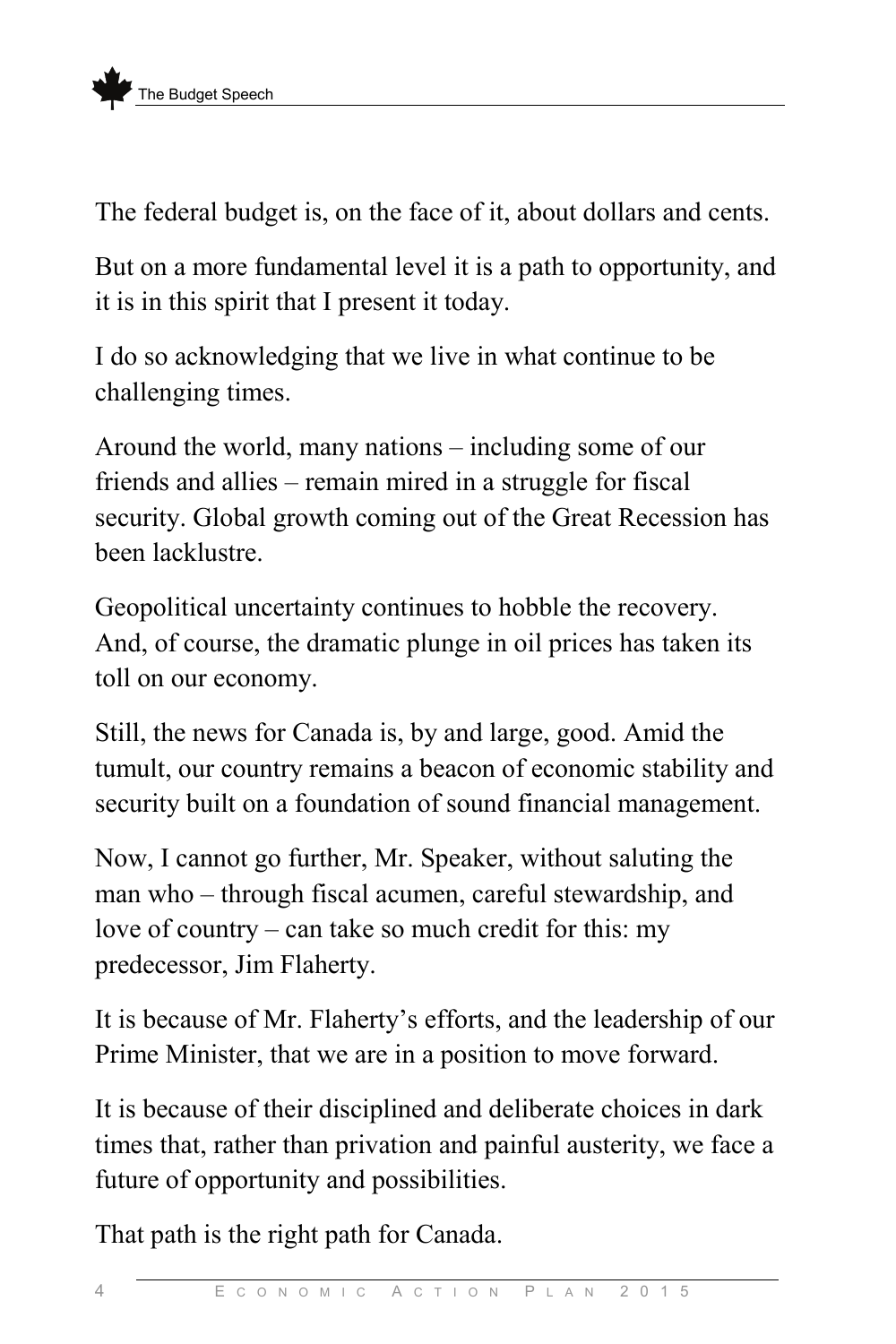I recall the words of another man who, half a century ago, served as Canada's Minister of Finance, the Honourable Donald Fleming.

Like me, he was a proud member of a Conservative government; and like me, he had the honour of representing the good people of Eglinton, the predecessor to my own riding of Eglinton–Lawrence, in the great city of Toronto.

"We have withstood the disturbing calm of recession, and the winds of prosperity again fill our sails," he told this House. "With a united, determined and confident population, Canada marches on unflinchingly towards its bright destiny."

Mr. Speaker, our economy is now substantially larger than it was pre-recession, a performance that remains the envy of the G-7.

International observers expect Canada's growth – already ahead of our peers during the recovery – to continue to be solid, and that our net debt-to-GDP ratio will continue to be the lowest in the G-7.

The causes of global financial challenges are complex – and largely beyond our control. But our responses, the choices we have made, have been direct and unambiguous.

We have cut taxes to their lowest level in more than half a century.

We have made the largest long-term federal infrastructure commitment in our country's history.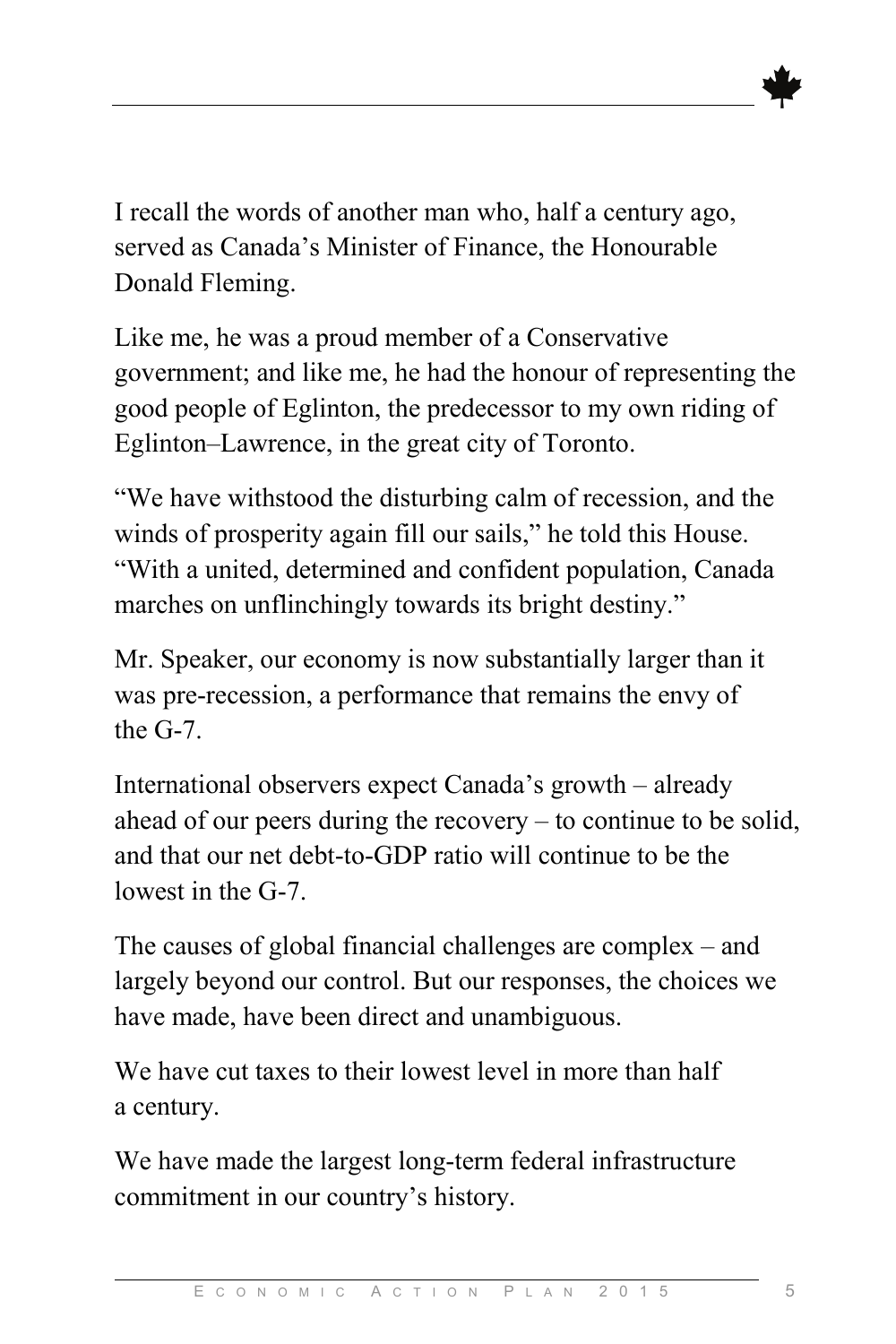We have negotiated free-trade deals that encompass more than half the global economy.

We have increased transfers to the provinces and territories to record levels to support health care and education.

And we have done all this while controlling spending.

For generations, Canadian families have understood the path to prosperity:

Don't compromise tomorrow by spending recklessly today.

Don't pile on debt you can't afford.

And invest sensibly for a secure future.

For governments, the principles are the same.

We have been prudent. We have been practical. And we have stuck to our plan.

#### **BALANCING THE BUDGET**

Mr. Speaker, I am proud to announce this budget is balanced.

This year, we are forecasting a \$1.4 billion surplus, and growing surpluses thereafter.

Now, this did not just happen. It took hard work, unwavering focus and firm resolve.

Some underestimate the discipline involved, suggesting that budgets "balance themselves." They do not understand what it takes, or why it matters so much. Perhaps they never will.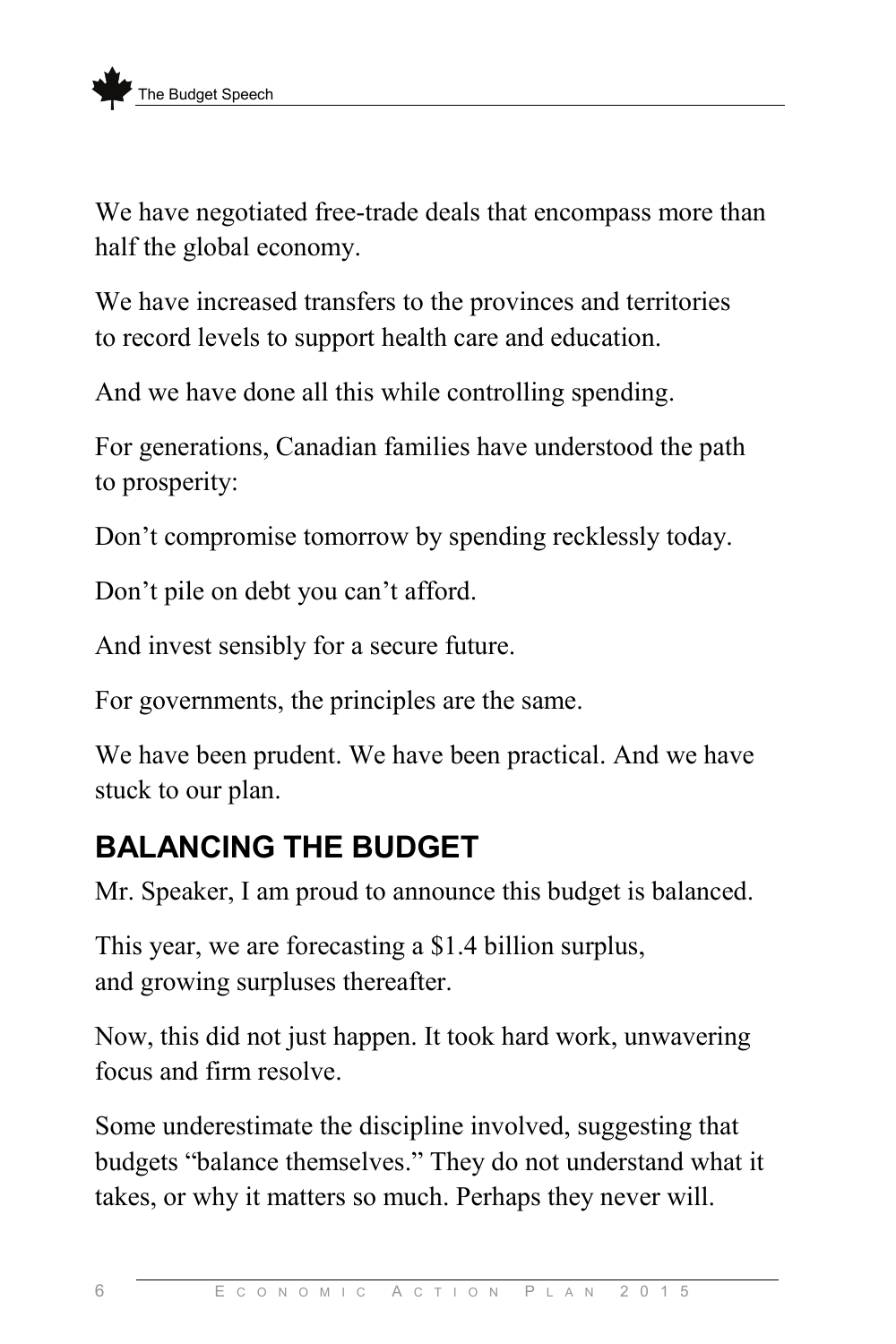But a balanced budget is the only way to ensure long-term prosperity for Canadians.

It clears the way for further tax relief.

It bolsters our top credit rating, supports lower interest payments, and inspires greater consumer and investor confidence.

It protects health care and education.

It strengthens our ability to respond to the unavoidable and unexpected in a volatile world.

And it means we can leave our children and grandchildren an even more secure and prosperous country, not a hangover from reckless selfishness.

When our Government first came to power, we worked hard to reduce Canada's substantial federal debt. We did it in short order, by more than \$37 billion.

Then, in 2008, the world was rocked by the greatest financial meltdown since the Great Depression. It was not a crisis of our making, but it was nonetheless one we could not escape.

So we undertook extraordinary measures to protect the financial security of Canadians. But we did it with a clear and prudent plan to return to balance.

We cannot borrow our way to prosperity – no matter what our opponents might say.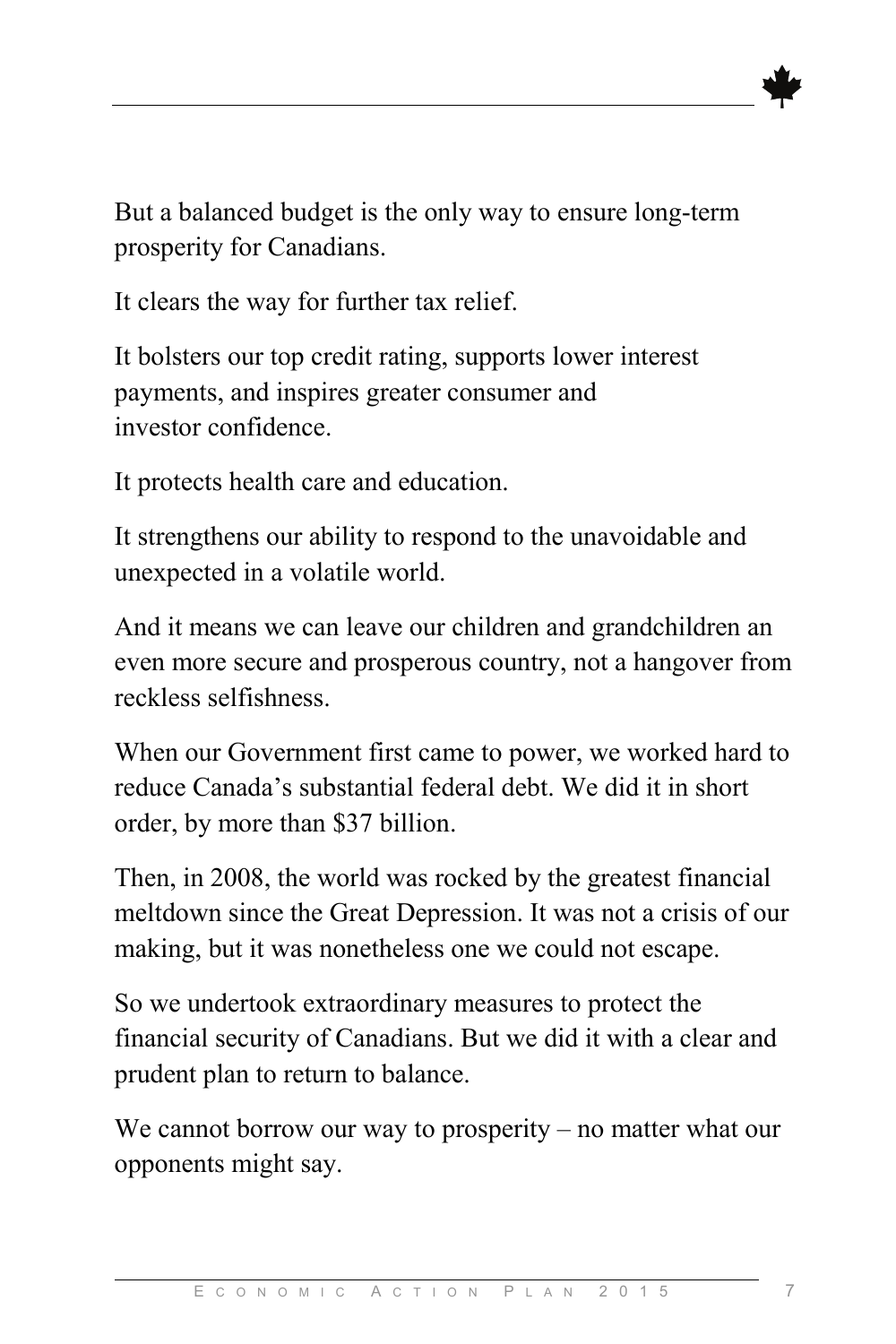Their path – the path of spending money we do not have, on bureaucratic programs we do not need – leads to the crushing structural deficits that plagued this country for years.

Mr. Speaker, when our opponents tried it, they found themselves in an economic swamp of their own creation.

And by the time they figured out the disaster the country was facing, the only way out was brutal cuts to programs Canadians count on.

George Santayana said: "Those who cannot remember the past are condemned to repeat it."

Still, given the chance, they seem determined to try it again. Ignoring the lessons of history, they would take the well-trod road to economic decline – a journey that will not end well.

When our Government launched its stimulus program, we made a solemn promise to the Canadian people.

A promise made, a promise kept. Mr. Speaker, this budget is written in black ink.

This is the responsible way forward for Canada, which is why we will also introduce balanced budget legislation.

This legislation will recognize that in times of crisis a deficit may be the appropriate action – but only with a plan to return to balance, and only with an accompanying freeze on operating spending.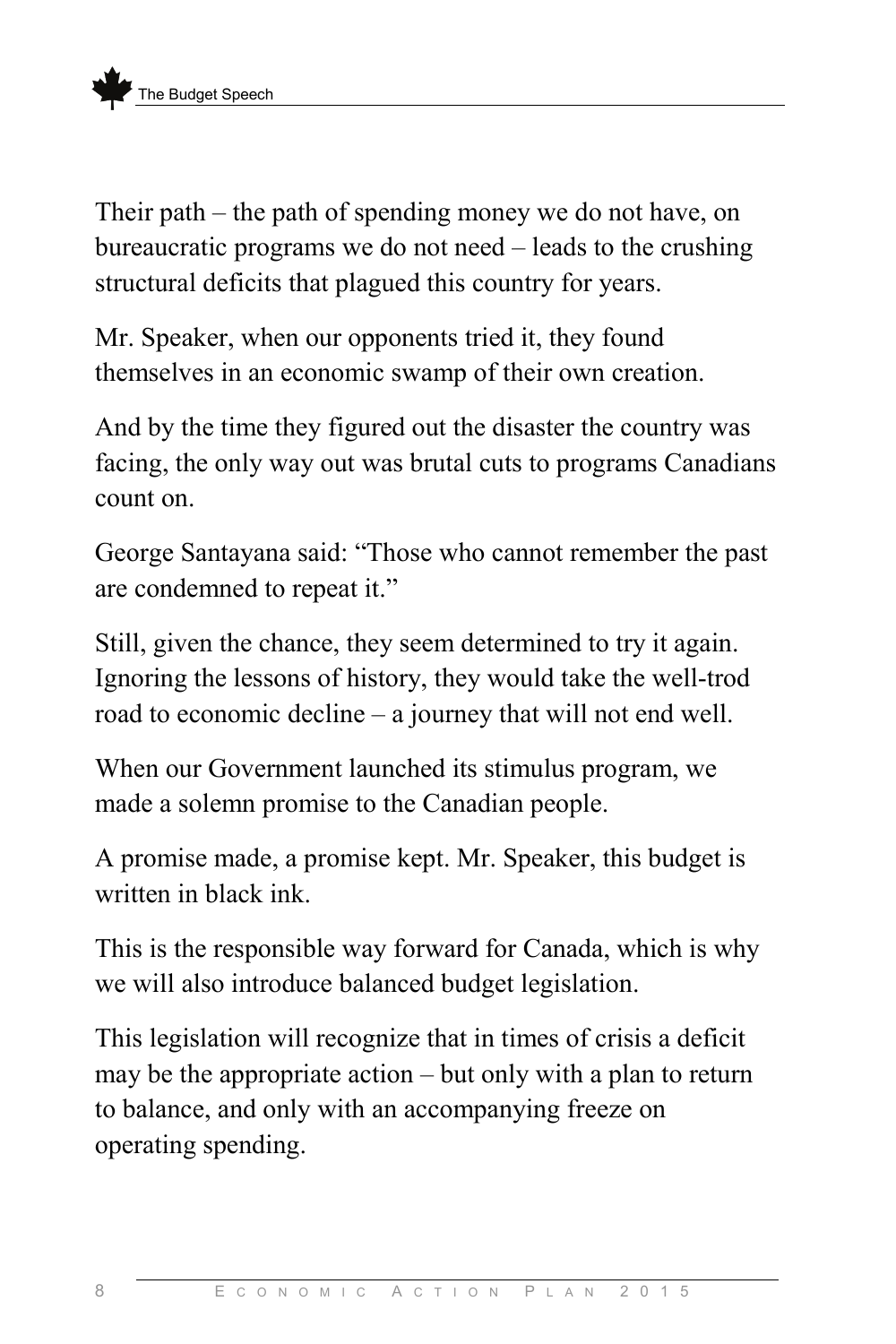## **SUPPORT FOR CANADIAN FAMILIES**

Now, Mr. Speaker, I would like to talk about tax restraint.

Our approach has been clear, and consistent: Take as little as possible, and give back as much as we can.

It all starts right at the bedrock of our country: the family.

Raising a family is hard work, and unlike our opponents, we prefer to leave it to the experts: Mom and Dad.

It also costs a lot of money, which is why in recent months we expanded the Universal Child Care Benefit, introduced the Family Tax Cut, increased the Child Care Expense Deduction limits and doubled the Children's Fitness Tax Credit.

These measures will make life more affordable for all Canadian families with children.

For a typical two-earner family of four, it means up to an extra \$6,600 in their pockets in 2015.

Helping families now is vital. But just as important is helping them plan for a secure future.

One low-tax measure we are particularly proud of is the Tax-Free Savings Account. When we introduced TFSAs in Budget 2008, it was the most significant boost to Canadians' ability to save for their future since the creation of the RRSP.

Since then, close to 11 million Canadians – mostly low and middle-income Canadians – have opened a TFSA.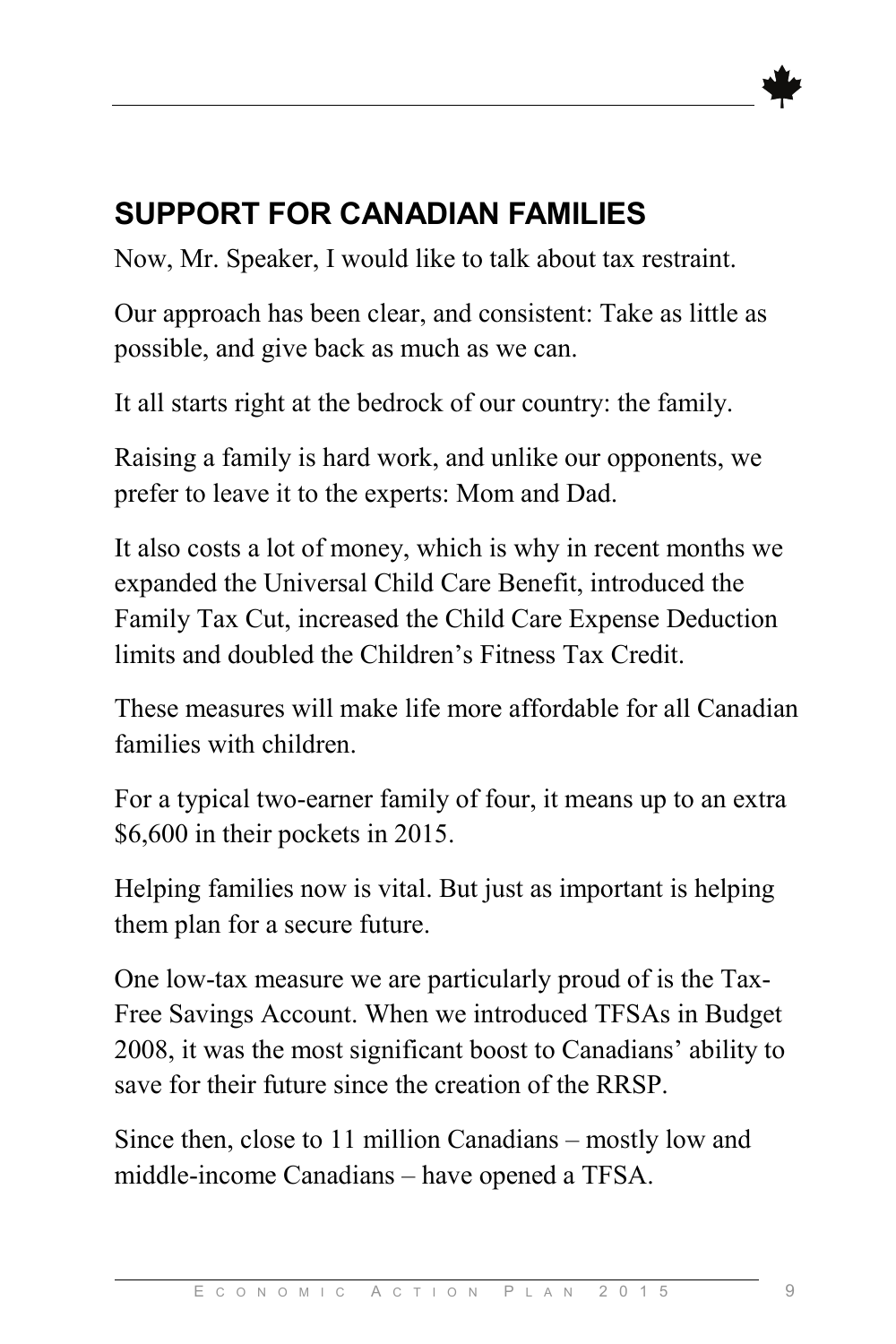

Who are these Canadians? They are the people you see in the coffee shop and at the rink and in your place of worship. Half make less than \$42,000 a year.

Some are saving money to buy their first home, or to start their first business. Some are saving to put their children through college or university. Others are putting away extra income to make their hard-earned retirement more comfortable and enjoyable. In fact, more than half the people currently maxing out their TFSA contributions are low and middle-income Canadians over the age of 55.

So, Mr. Speaker, I am very pleased to announce that we will increase the TFSA annual contribution limit, from the current \$5,500 to \$10,000.

This is another promise made, and another promise kept.

#### **SUPPORT FOR CANADIANS WITH DISABILITIES**

We are also working to make life easier for the almost four million Canadians living with some form of disability.

Many Canadians with disabilities, as well as seniors, want to enjoy greater independence living in the comfort of their homes. To help, we will create a new and permanent Home Accessibility Tax Credit, which will support those who want to renovate their dwellings to make them safer, more accessible and more functional.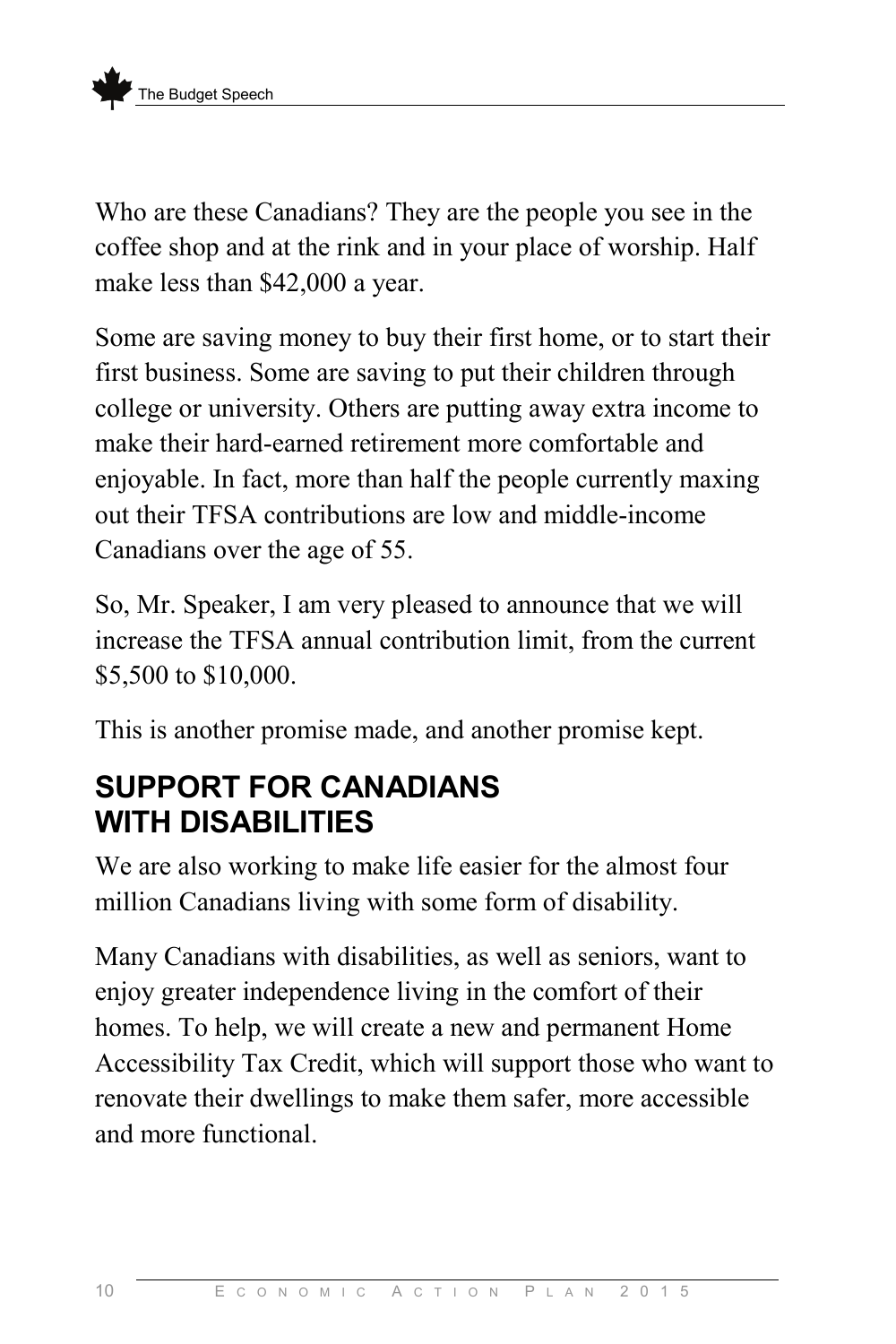Our Government has a strong record of support for people with Autism Spectrum Disorders, and the people who love them. Our budget builds on this, with funding to pursue a greater understanding of autism and the needs of those living with its unique challenges.

We will also implement changes to the *Copyright Act* to implement the Marrakesh Treaty, allowing the one million Canadians with visual impairments greater access to adapted books and other printed material.

# **SUPPORT FOR SENIORS**

We want older Canadians to enjoy the golden years that are their reward after decades of hard work and diligent saving.

Our Government has already greatly expanded the Guaranteed Income Supplement for very-low-income seniors.

Today, I am pleased to announce that we will give seniors more choice when it comes to managing their retirement income, by reducing the minimum withdrawal requirements for Registered Retirement Income Funds.

## **SUPPORT FOR CAREGIVERS**

For more and more Canadians, caring for family not only means making sure the kids get the best start possible in life. It means being there for parents and other elderly relatives through their final days.

When someone you love is gravely ill, you should be free to focus on what matters most.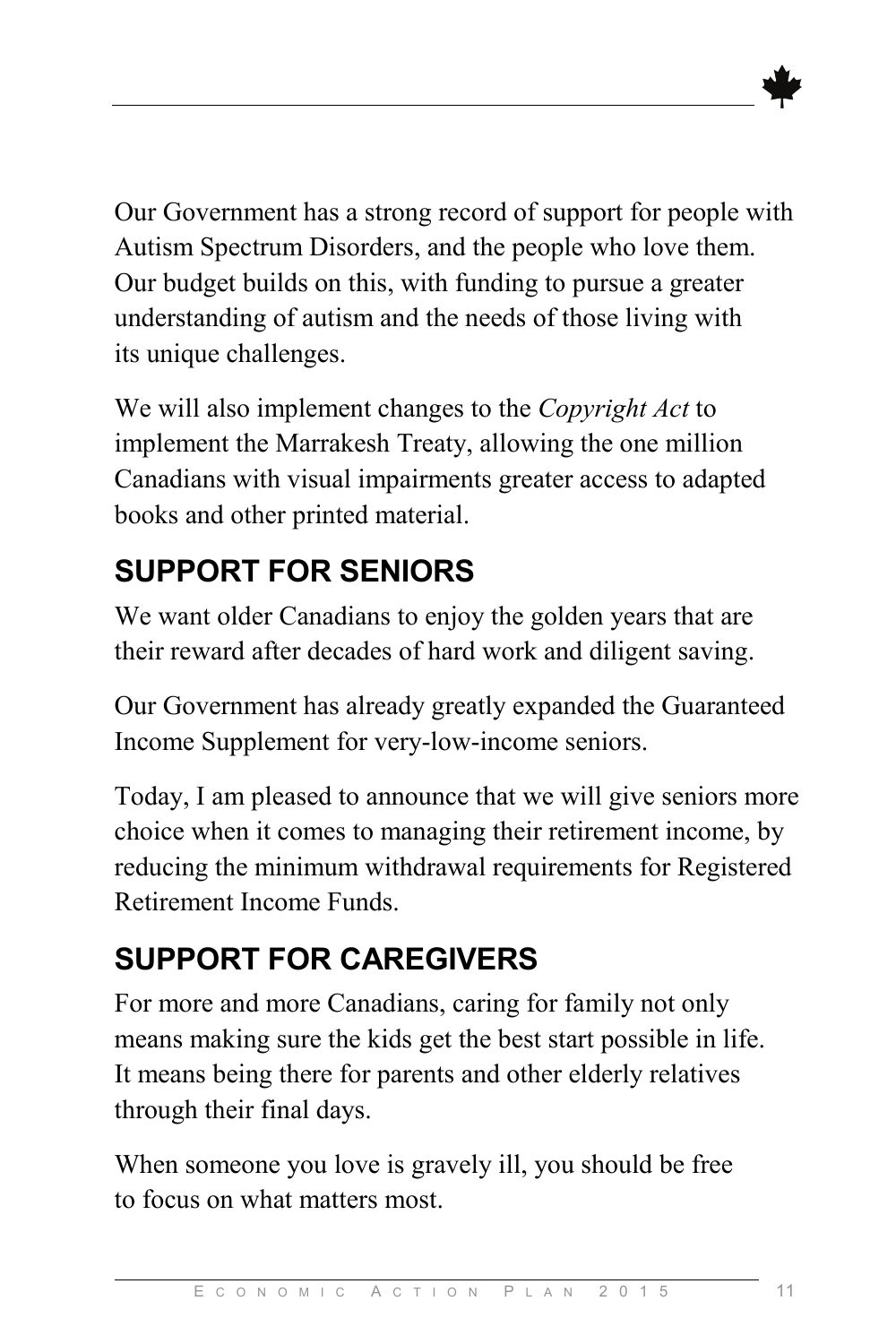This is why we are extending the Employment Insurance Compassionate Care Benefits period from the current six weeks to six months.

## **SUPPORT FOR JOB-CREATING BUSINESSES**

Along with supporting Canadian families, our Government's priority has always been the creation and protection of opportunity for Canadians. Indeed, since the depth of the global recession, Canada has had one of the best job-creation records in the G-7.

How did we do this?

We cut taxes, and slashed red tape. And we will continue to do both.

Now, it is no secret that small businesses are critical to the health of the Canadian economy. They employ half of all Canadians in the private sector, and contribute over 40% of our private-sector GDP.

That is why we have worked so hard to support them over the years, and continue to do so.

We have lowered the small business tax rate to 11% and increased the amount of annual income eligible for this lower rate.

Today, I am pleased to announce that our Government will reduce the tax rate further, all the way down to 9% by 2019. This will be the largest tax rate cut for small businesses in more than 25 years.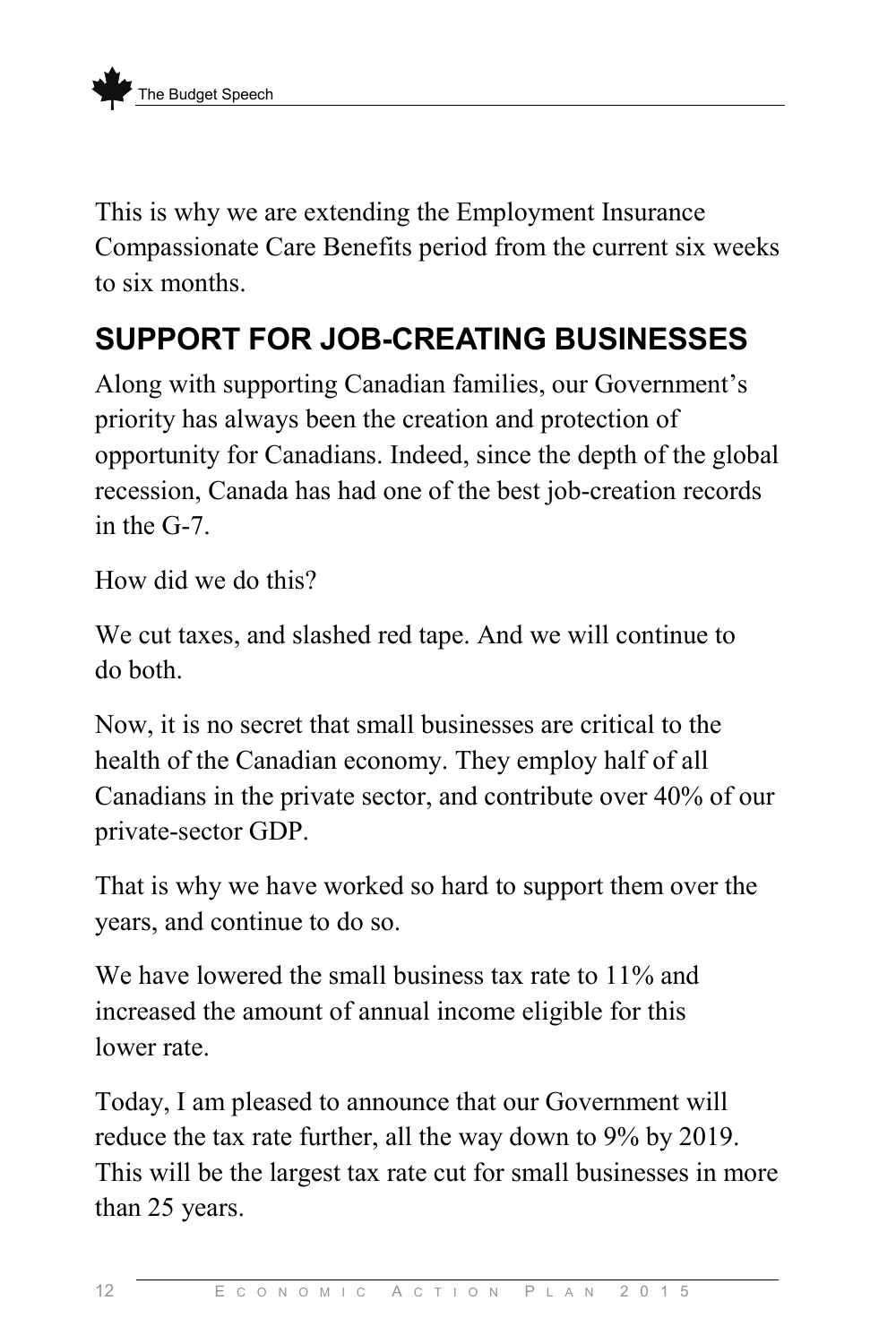Small businesses across the country will be able to use these additional tax savings to fuel growth, invest in capital and hire more people.

# **SUPPORT FOR MANUFACTURING**

Manufacturing accounts for more than 10% of our GDP and over 60% of our merchandise exports and employs 1.7 million people all across the country.

Some have questioned the role of manufacturing in Canada's future economic success. We do not. For this Government, the words "Made in Canada" continue to fuel pride and inspire confidence.

But we must give manufacturers the tools they need to create the products – and the jobs – of the future.

This is why I am pleased to announce that we will help to boost this sector's productivity by introducing a 10-year investment incentive that will allow a faster write-off for machinery and equipment.

We are also launching the Automotive Supplier Innovation Program. This investment of \$100 million over the next five years will support our auto parts industry as it meets the constantly evolving demands of automakers and consumers.

# **SUPPORT FOR WORKERS AND STUDENTS**

We will continue our collaboration with the provinces and territories in skills training. We will also bring employers and educators together to make sure the skills of our graduates match the needs of our economy.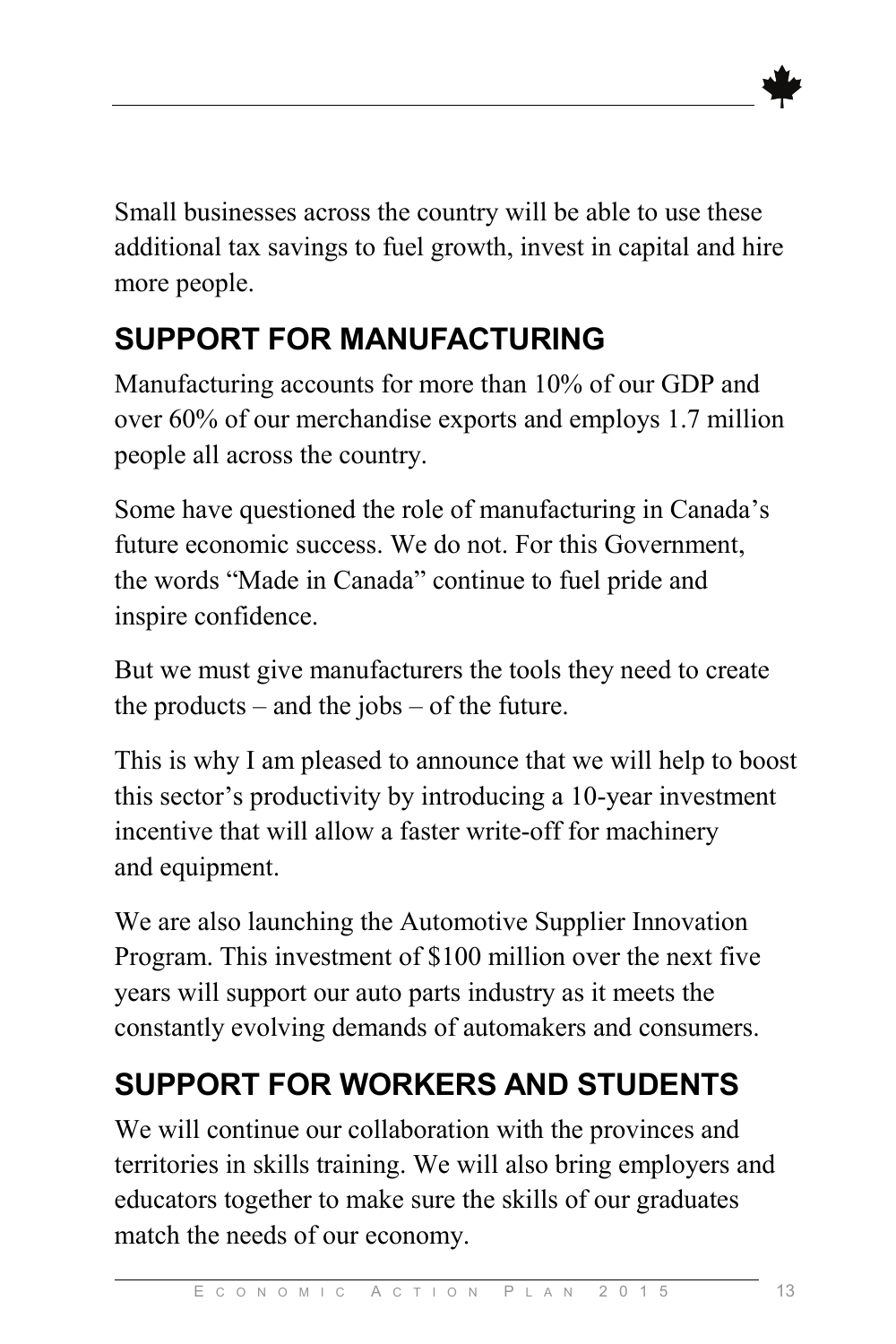For Canada's best and brightest graduate and post-graduate students, we will increase our support for internships that allow them to focus on industry-related research.

For students who need to work to put themselves through school, the current in-study income limit of the Canada Student Loans program is a barrier. We will remove it.

We will also reduce the program's parental contribution requirement to make it easier for middle-class families to finance the education of their children.

We will make permanent our Foreign Credential Recognition Loans program, which helps skilled newcomers cover the costs of having their qualifications recognized here.

And we will extend the Working While on Claim Employment Insurance pilot project, which gives unemployed Canadians the ability to accept some work – work that could lead to learning new skills or even full-time employment – while protecting their EI benefits.

#### **SUPPORT FOR SCIENCE AND RESEARCH**

Mr. Speaker, Canada is now attracting the best and brightest minds from around the globe in science, research and development.

To build on this success, we will make a significant new investment of \$1.3 billion over six years through the Canada Foundation for Innovation, to ensure our researchers continue to have the leading-edge lab facilities they need to be the best in the world.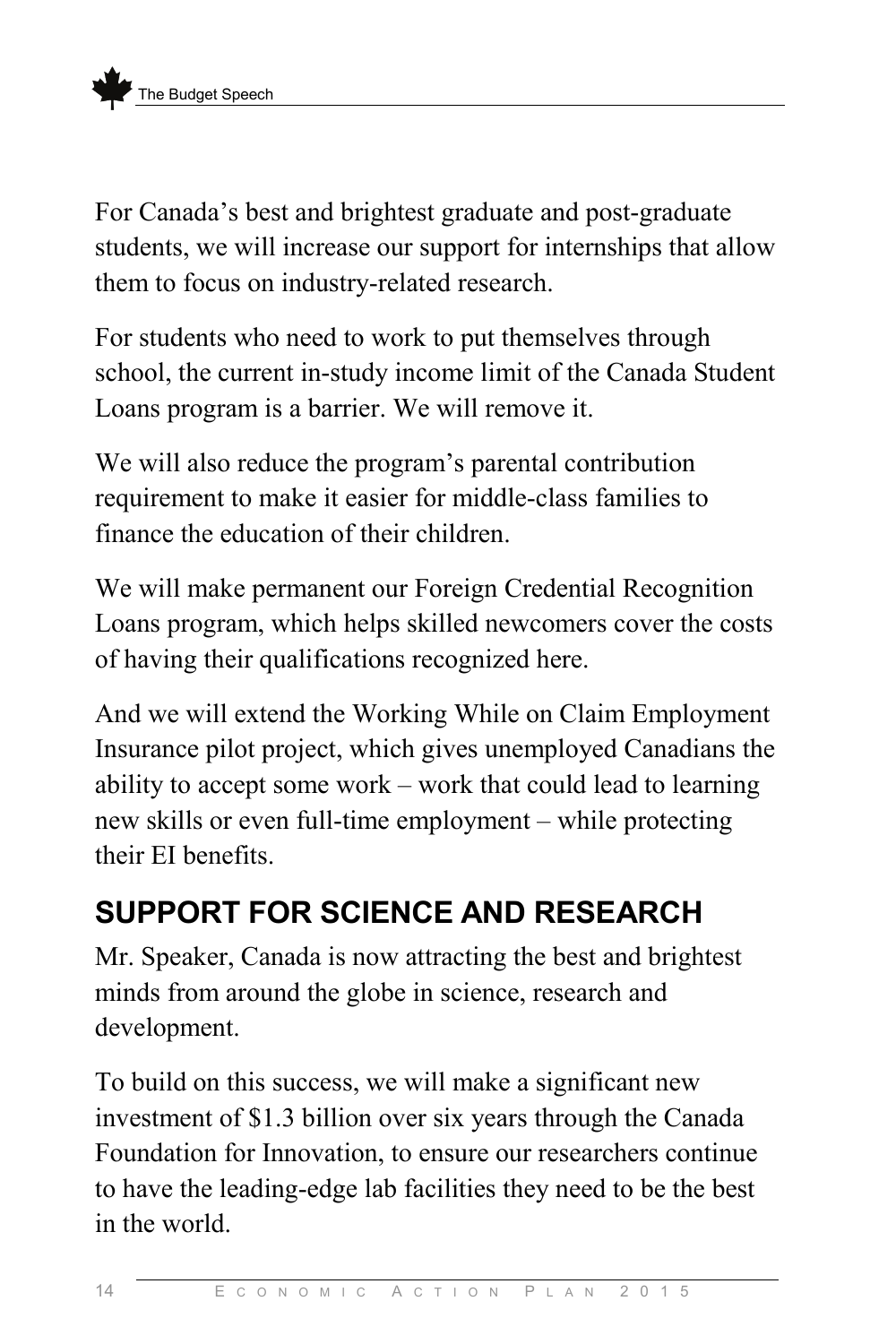While all their work is about changing lives, some of it is about saving them. A case in point: The Canadian Institutes of Health Research has been searching for a solution to drug-resistant infections. We will provide stable, multi-year funding for this important work.

And to help meet the challenges of an aging population, we will likewise provide stable, multi-year funding toward the establishment of the Canadian Centre for Aging and Brain Health Innovation, based at Baycrest Health Sciences in Toronto.

## **SUPPORT FOR OUR CITIES**

Since the era of the Last Spike, infrastructure has been vital to Canada's success as a country – which is why it is a key priority for our Government. Our New Building Canada Plan is the largest long-term federal investment in infrastructure in our country's history.

Indeed, our investment in infrastructure is three times greater than the previous government's.

But building this great country is a project that never ends.

Anyone who lives in or near our thriving and fast-growing cities knows the reality of traffic gridlock.

So I am pleased to announce the launch of a major new infrastructure program: the Public Transit Fund. This program, increasing to \$1 billion per year by 2019, will be a permanent source of funding to provinces and municipalities for major public transit projects.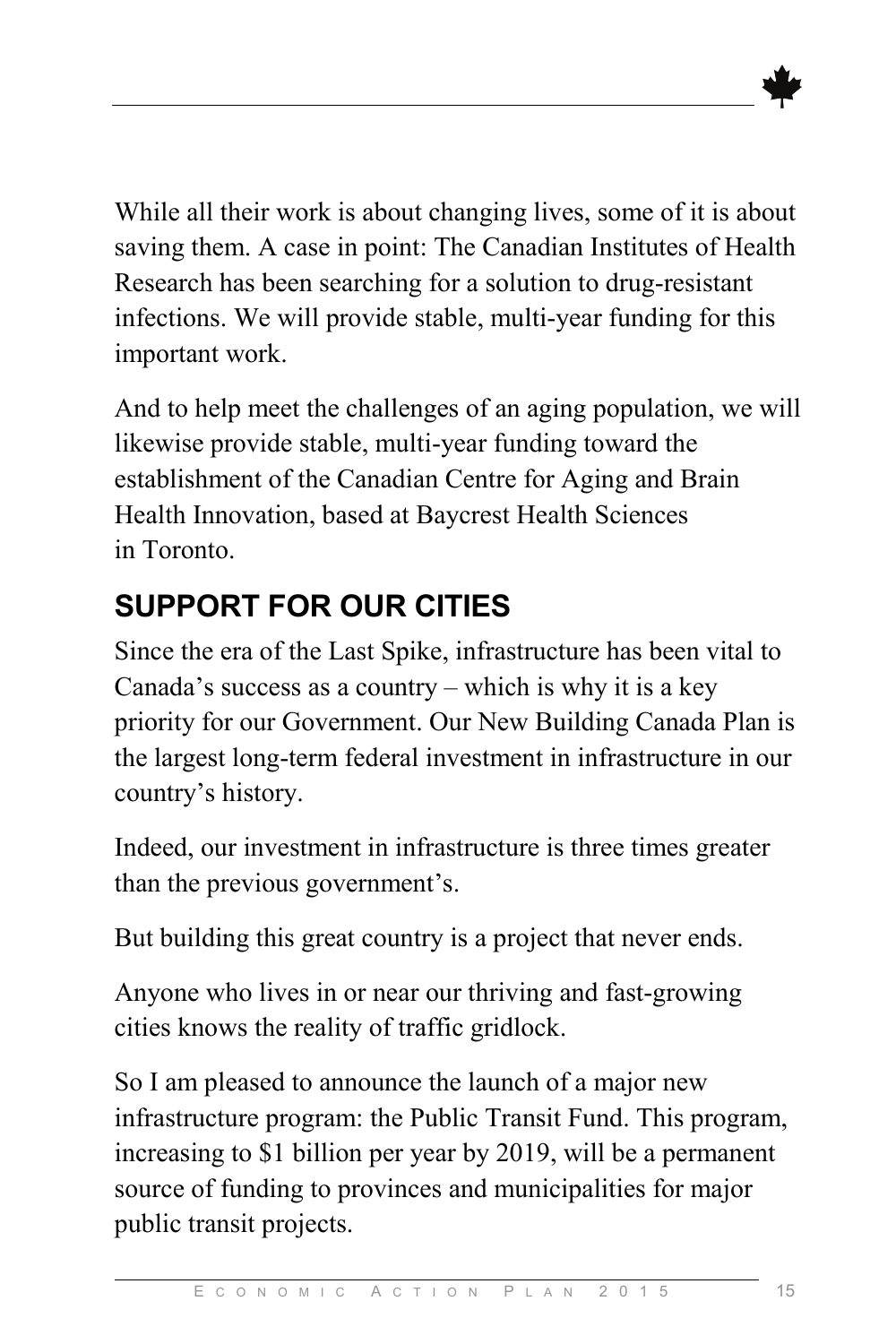This fund will result in more money for more transit projects by requiring a significant role for the private sector and by allowing for a more flexible payment approach.

It will also drive greater efficiency in the design and costing of transit projects.

Canada is home to some of the world's largest and most experienced private-sector infrastructure investors. This fund will require their involvement and expertise to deliver projects in a manner that is affordable for taxpayers and efficient for commuters.

#### **SUPPORT FOR OUR NATURAL RESOURCES INDUSTRIES**

Canada's prosperity has always been rooted in our wealth of natural resources. From the bounty of our seas to the abundance of the earth, these riches provide good, well-paying jobs for almost two million Canadians.

Measures we will take to support this sector include the Forest Innovation Program and Expanding Market Opportunities Program to help Canadian forestry companies adopt emerging technologies and develop new markets for Canada's wood product exports.

And, Mr. Speaker, when someone makes working the land or the sea their life's work, they have earned everything they have put into that enterprise. So we will also raise the Lifetime Capital Gains Exemption to \$1 million for those who make their livelihood farming or fishing.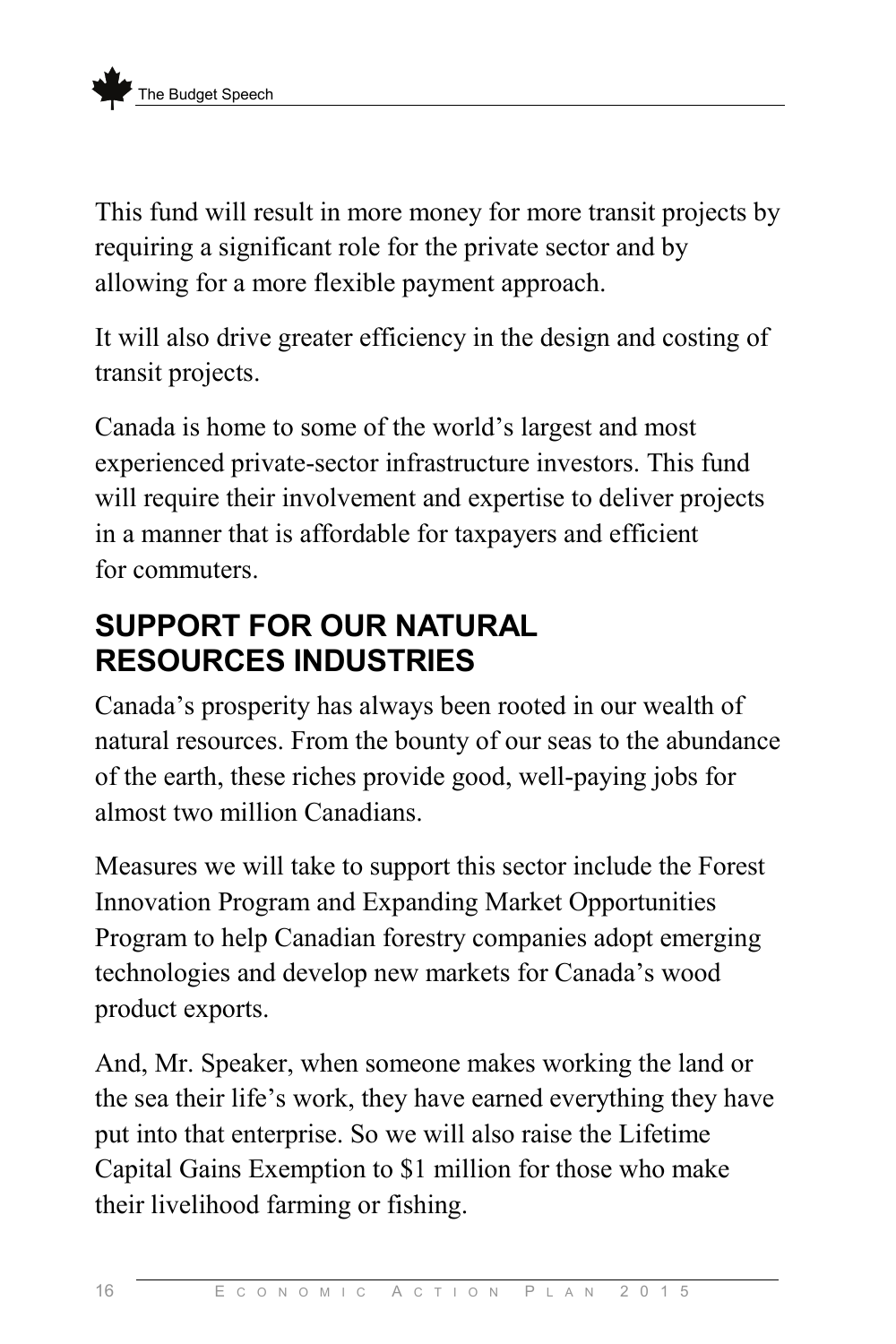We are proud of our record when it comes to the responsible development of our natural resources, and will continue to pursue the vast opportunities with which we are blessed. At the same time, we will only proceed with projects that are safe for Canadians and safe for our environment.

Mr. Speaker, we take this stewardship seriously. We are the only government in our nation's history to reduce Canada's greenhouse gas emissions – proof that emissions can decline even as economic growth increases.

To build on this record of good stewardship, Economic Action Plan 2015 includes investments to enhance marine transportation safety in the Arctic as well as to strengthen environmental protection, spill prevention and response measures in Canadian waters.

## **PROTECTING CANADIANS**

Now, Mr. Speaker, I want to address the dangerous world we live in. We say this often, because it is true: Government has no greater responsibility than protecting the lives of its people.

Our Government understands the present dangers – and is determined to respond responsibly, without ambiguity or moral equivocation.

Therefore, this budget includes measures to ensure the continued security of Canadians.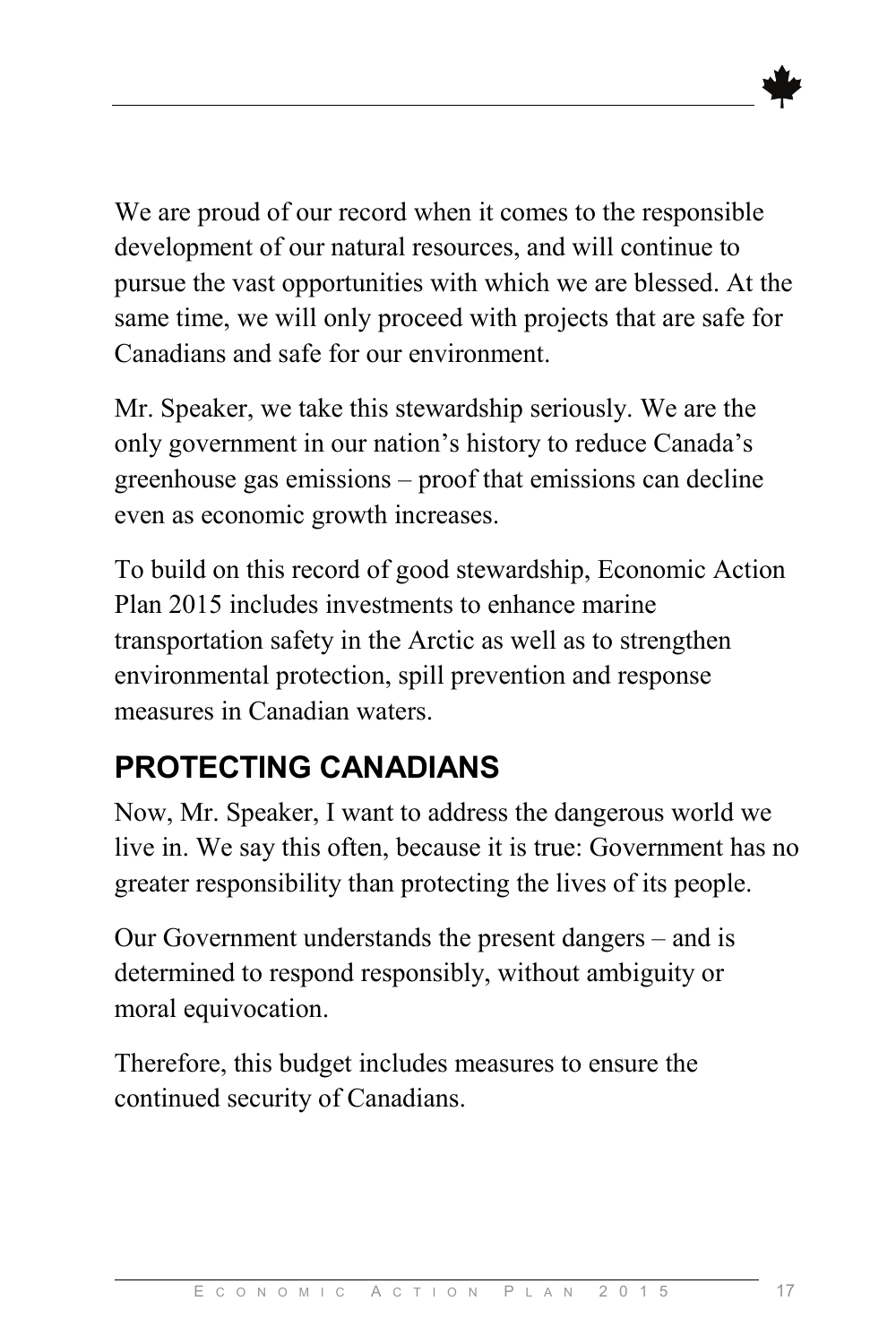First, it must be said: The jihadist terrorists who proclaimed a so-called "caliphate" in the Middle East have declared war on Canada and Canadians by name. In response, we have taken up the fight both overseas and here at home.

We are eternally grateful to the men and women in uniform who put their lives on the line every day defending our freedoms. Our Government will ensure they continue to have what they need to accomplish the dangerous tasks Canadians ask of them. We will increase the annual escalator for National Defence's budget to 3% starting in 2017-18. As a result, our spending on Canada's military will increase by \$11.8 billion over 10 years.

Meanwhile, the RCMP and CSIS will have new resources not only to investigate and prevent further terrorist attacks on Canadian soil, but to protect vulnerable young people susceptible to the lies and manipulation of ISIS recruiters, preventing them from throwing away their lives by travelling abroad to join the terrorists' reprehensible cause.

Threats to Canada are not limited to jihadis with guns and bombs. We will also protect Canada's most vital and essential services, including financial systems and communication grids.

Our Government has also focused on making our streets and communities safer from crime, and putting the concerns of victims at the heart of our justice system.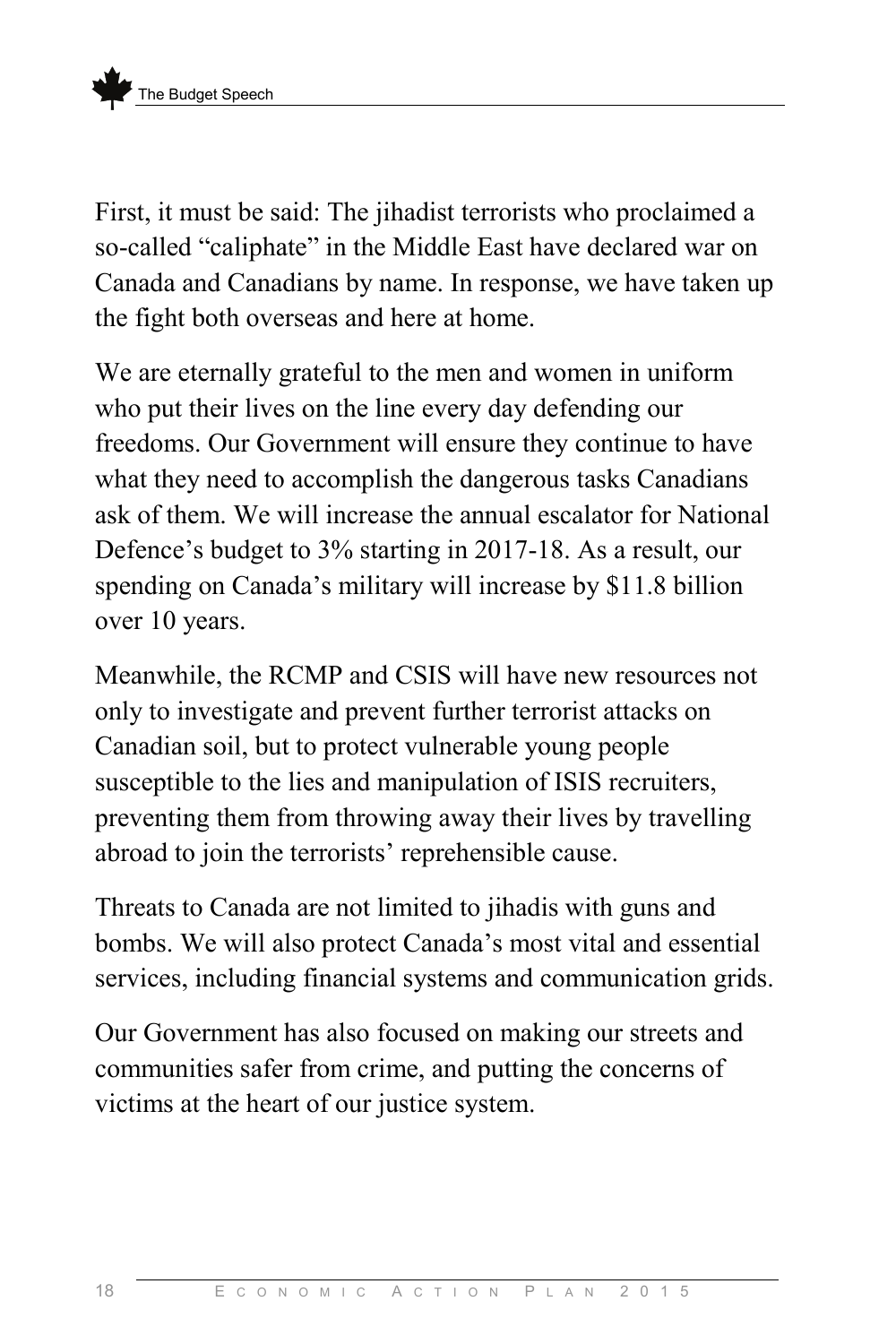## **STANDING UP FOR CANADA**

Our Government has always supported strong communities, firm in our belief that they are the foundation of the nation.

Central to making our communities great is the willingness of Canadians to help others. Today I am happy to say we will make that easier to do.

We will create a capital gains tax exemption for public-spirited Canadians who wish to donate private shares or real estate when the proceeds of their sale are directed to a charity.

For Canadians who support loved ones in other countries, we will take steps to make sure more of their money makes it to the recipient, and less is gobbled up in administrative costs.

And to assist Canadian businesses that want to invest in developing countries while helping pull those countries out of poverty, we will establish a Development Finance Initiative to provide financing, technical assistance and business advisory services to firms operating in developing countries.

Mr. Speaker, this entire budget is about our unflinching march into the future. So we must never forget our rich and inspiring history, because that history guides our future.

As our sesquicentennial approaches, we have set aside substantial funds for the celebrations, both on a national scale and at the community level.

Almost 150 years ago, the Fathers of Confederation had grand dreams and ambitions.